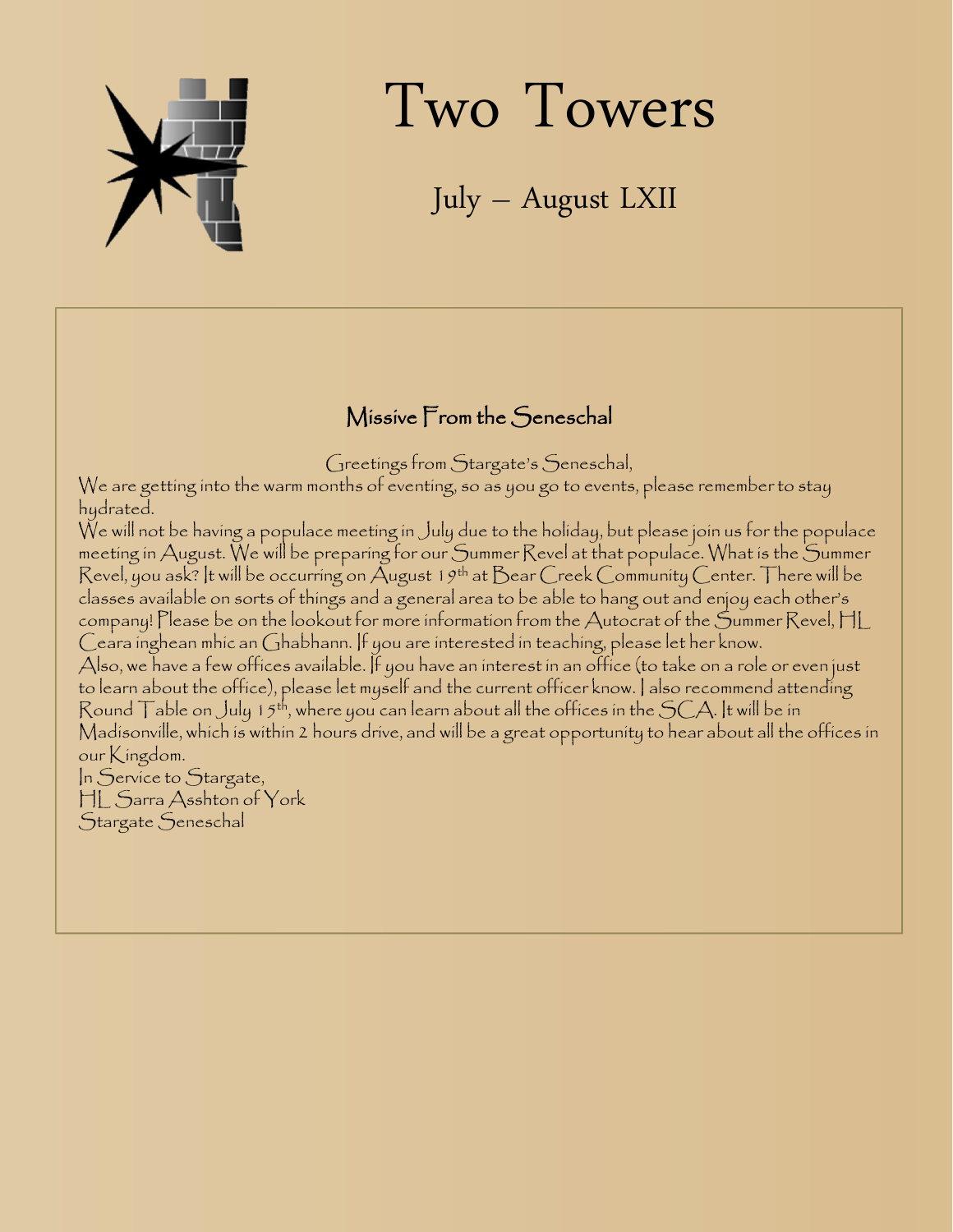### Stargate July Events Calendar

| Sunday                                                                                                      | Monday                                | Tuesday        | Wednesday      | Thursday | Friday         | Saturday                       |
|-------------------------------------------------------------------------------------------------------------|---------------------------------------|----------------|----------------|----------|----------------|--------------------------------|
|                                                                                                             |                                       |                |                |          |                | $\mathbf{1}$                   |
| $\overline{2}$<br>10a Gates Edge<br>Chivalric Practice<br>3p Scribes<br>Noon Stargate<br>Chivalric Practice | $\overline{3}$<br>Populace<br>Meeting | $\overline{4}$ | $\overline{5}$ | 6        | $\overline{7}$ | 8                              |
| 9<br>Noon Stargate<br>Chivalric Practice                                                                    | 10<br>7p UFO                          | 11             | 12             | 13       | 14             | 15<br>9 AM Archery<br>Practice |
| 16<br>10a Gates Edge<br>Chivalric Practice<br>3p Scribes<br>Noon Stargate<br>Chivalric Practice             | 17<br>7p UFO                          | 18             | 19             | 20       | 21             | 22                             |
| 23<br>Noon Stargate<br>Chivalric Practice                                                                   | 24<br>7p UFO                          | 25             | 26             | 27       | 28             | 29                             |
| 30 <sup>°</sup><br>Noon Stargate<br>Chivalric Practice                                                      | 31                                    |                |                |          |                |                                |

- + Stargate Scribes Guild 1st/3rd Sundays 3-6 pm @ Central Mkt on Westheimer
- + Gates Edge Fighter Practice 1st/3rd Sundays 10 am @ Meyer Park
- UFO Guild Usually weekly (always check) on Monday except Pop Mtg week 7-9 pm @ Brenna MacDonald's home
- Business & Populace Meeting Monthly on the first Monday (not held in July, due to the holiday on  $July 4<sup>th</sup>.)$
- Stargate Chivalric and Rapier Combat Practice is every Sunday at 10 AM at Ray Miller Park in Houston. 1800 Eldridge Parkway Houston, TX 77077
- Houston/Beaumont area Official Youth Chivalric Practice Irregular weeks on Sunday 4 pm @ changing locations
- $\triangleq$  Archery Practice July 15<sup>th</sup>, 9-11 am @ Carter Park in Spring,  $Tx$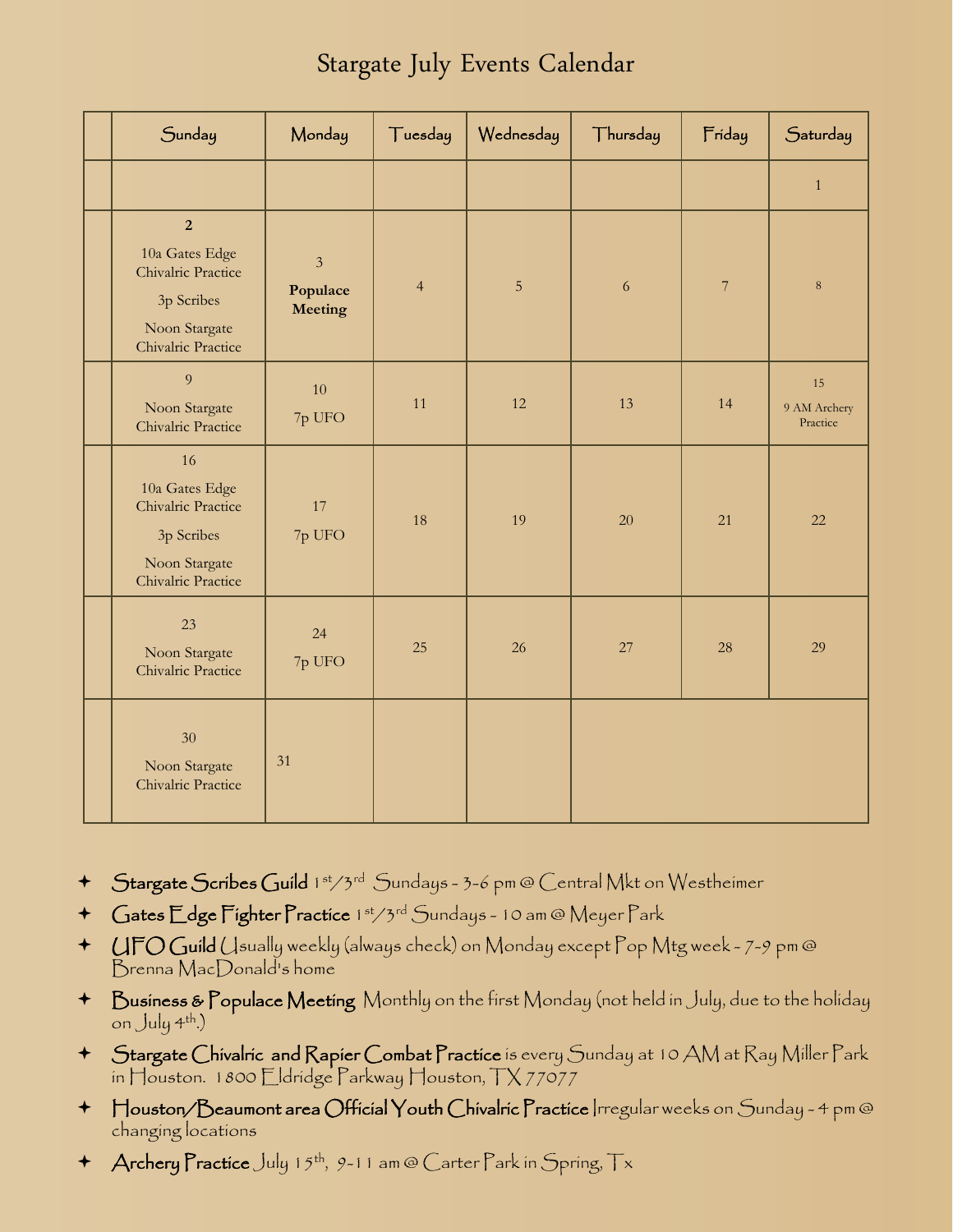|  | Stargate August Events Calendar |
|--|---------------------------------|
|--|---------------------------------|

| Sunday                                                                                 | Monday                                              | Tuesday      | Wednesday      | Thursday       | Friday         | Saturday                          |
|----------------------------------------------------------------------------------------|-----------------------------------------------------|--------------|----------------|----------------|----------------|-----------------------------------|
|                                                                                        |                                                     | $\mathbf{1}$ | $\overline{2}$ | $\mathfrak{Z}$ | $\overline{4}$ | 5<br>9 AM<br>Archery<br>Practice  |
| $\sqrt{6}$<br>10a Gates Edge Chiv<br>3p Scribes<br>Noon Stargate<br>Chivalric Practice | $\overline{7}$<br>Business &<br>Populace<br>Meeting | $\,8\,$      | 9              | 10             | 11             | 12<br>9 AM Archery<br>Practice    |
| 13<br>Noon Stargate<br>Chivalric Practice                                              | 14<br>7p UFO                                        | 15           | 16             | 17             | 18             | 19<br>Stargate<br>Summer<br>Revel |
| 20<br>10a Gates Edge Chiv<br>3p Scribes<br>Noon Stargate<br>Chivalric Practice         | 21<br>7p UFO                                        | 22           | 23             | 24             | 25             | 26                                |
| 27<br>Noon Stargate<br>Chivalric Practice                                              | 28<br>7p UFO                                        | 29           | 30             | 31             |                |                                   |

- + Stargate Scribes Guild 1st/3rd Sundays 3-6 pm @ Central Mkt on Westheimer
- + Gates Edge Fighter Practice 1st/3rd Sundays 10 am @ Meyer Park
- +  $UFOG$ uild (Jsually weekly (always check) on Monday except Pop Mtg week 7-9 pm @ Brenna MacDonald's home
- $\blacklozenge$  Business & Populace Meeting Monthly on the first Monday. This month on August  $7^{\text{th}}$  -7:15 pm @ Trini Mendenhall Community Ctr, 1414 Wirt Rd.
- Stargate Chivalric and Rapier Combat Practice is every Sunday at 10 AM at Ray Miller Park in Houston. 1800 Eldridge Parkway Houston, TX 77077
- Houston/Beaumont area Official Youth Chivalric Practice Irregular weeks on Sunday 4 pm @ changing locations
- + Archery Practice Monthly on Saturday 9-11 am @ 9-11 am @ Carter Park in Spring, Tx
- <sup>+</sup> Stargate Summer Revel will be on August 19th from 9:30am to 3:30 pm at Bear Creek Community Center near Hwy 6 and Clay Rd. It is a day of classes about the  $SCA$ , arts, Chivalric/Rapier fighting and much more. The event will be a great place to meet the group and learn about us in a casual environment. Plus it is FREE.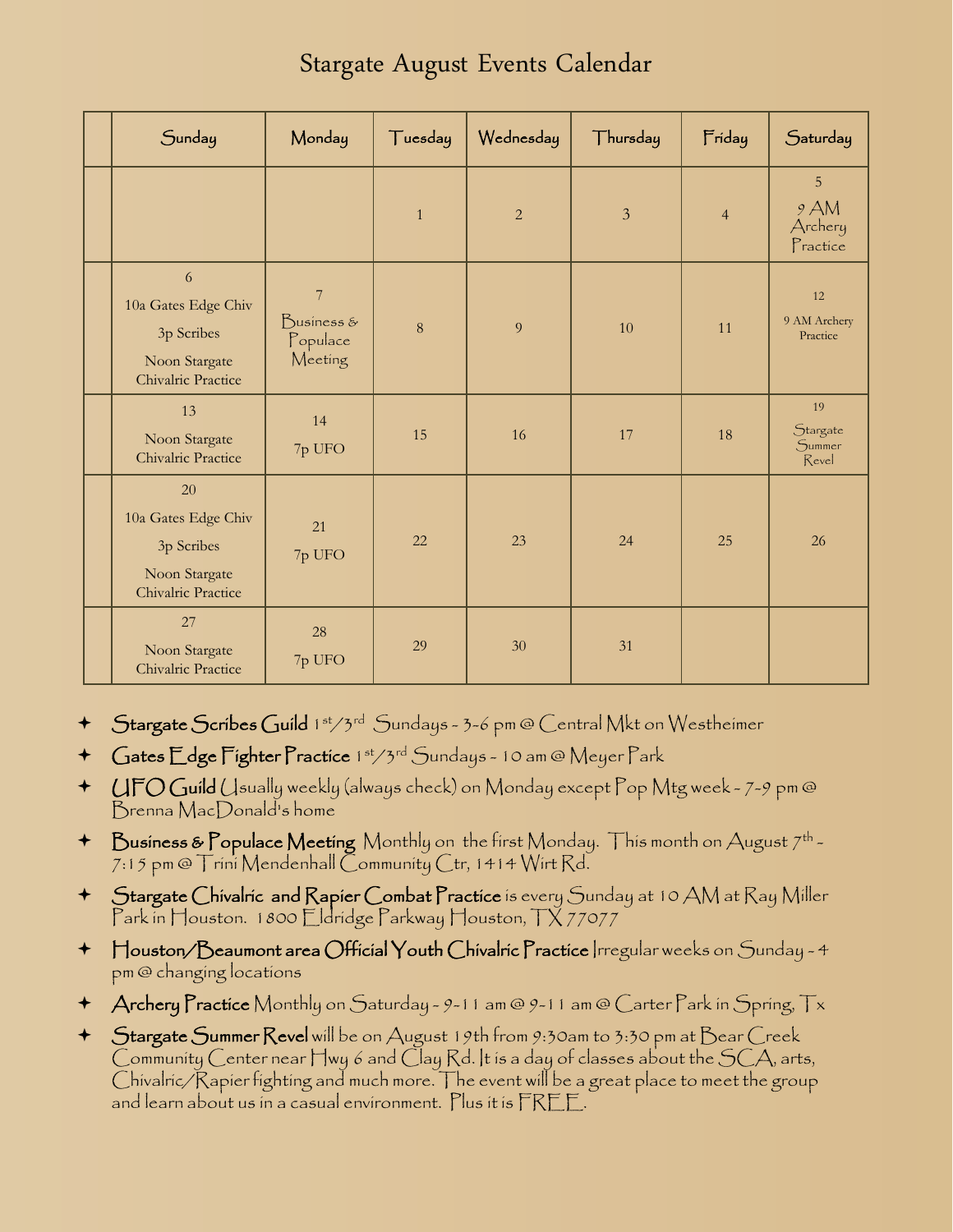### Upcoming Events & Meetings

Populace meeting during August 2017 will be held on August 7th, at Mendenhall Community Center 1414 Wirt Road, Houston, TX. We have a private room. Please check the lobby bulletin board.

### UFO Guild

HL Brenna MacDonald hosts UFO (Unfinished Objects) Guild at her home, every Monday night except the first Monday of the month (Populace), from 7pm to 9pm. Please send her a message for the address if you'd like to come.

### Chivalric and Rapier Practices

Stargate's Chivalric fighter practice is on alternate Sundays at noon. Stargate's Rapier practice is held bi-weekly on Wednesday nights by the parking lot behind Miller Outdoor Theater in Hermann Park. Check the Barony's Facebook page for last-minute updates.

### Gate's Edge Fighter Practice

Our neighbor to the north, the Shire of Gate's Edge, holds its fighter practice on the first and third Sunday of the month at Meyer Park in the Cypresswood section of Spring, Texas from 10 AM to 1 PM.

#### Archery Practice

Practice has been held in 2016 at Spring Creek Park in Tomball . Check the Facebook page for possible 2017 dates.

#### Scribes Guild

Come learn the ancient and beautiful arts of calligraphy and illumination. The Stargate Scribes Guild is for learning the scribal arts, as well as to provide a service to the Barony and the Kingdom by creating award scrolls. The Guild meets the 1st, 3rd and sometimes 5th Sundays of the month from 3-6 pm.

The primary site is in the 2nd floor Community Room at the Central Market, 3815 Westheimer Rd (at Wesleyan Ave, inside  $\lfloor$ oop 610), Houston,  $\lceil \frac{1}{2} \rceil$  77027. Bring your paint supplies; some loaner items will be provided. All are welcome, newcomers and masters alike. Contact: Mistress Hillary Greenslade.



Detail from the Book of Kells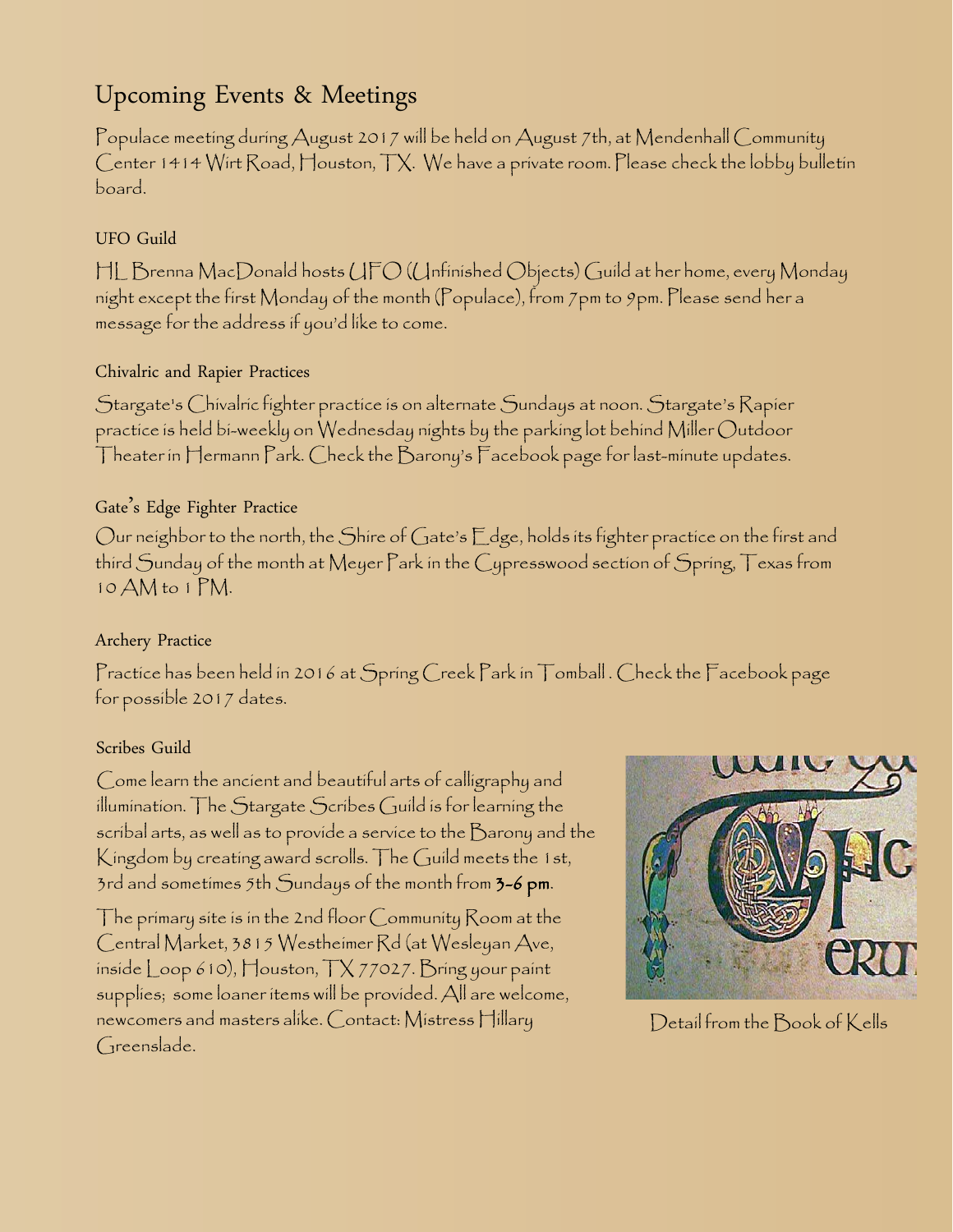### Of Special Note:

Applications are being accepted for the following offices: Minister of Children <u>[More details...](http://stargate.ansteorra.org/news.shtml%23Accepting_applications)</u> Youth Rapier Marshal [More details...](http://stargate.ansteorra.org/news.shtml%23Accepting_applications) Hospitaller [More details...](http://stargate.ansteorra.org/news.shtml%23Accepting_applications) Office of Exchequer will be open for applications from July 15th through August 15th.

### NEWCOMERS

Stargate Summer Revel will be on August 19th from 9:30am to 3:30 pm at Bear Creek Community Center near Hwy 6 and Clay Rd. It is a day of classes about the SCA, arts, Chivalric/Rapier fighting and much more. The event will be a great place to meet the group and learn about us in a casual environment. Plus it is **FREE**.

# Stargate Domesday Book

Stargate is compiling a Domesday Book to help our members keep in touch, and we have made it quick and easy to submit your information online at [http://stargate.ansteorra.org!](http://stargate.ansteorra.org/)

# Stargate Facebook Page

Stargate also has a Facebook page, which is a good place to check for last-minute updates on practices and events.

<https://www.facebook.com/groups/56697227816/>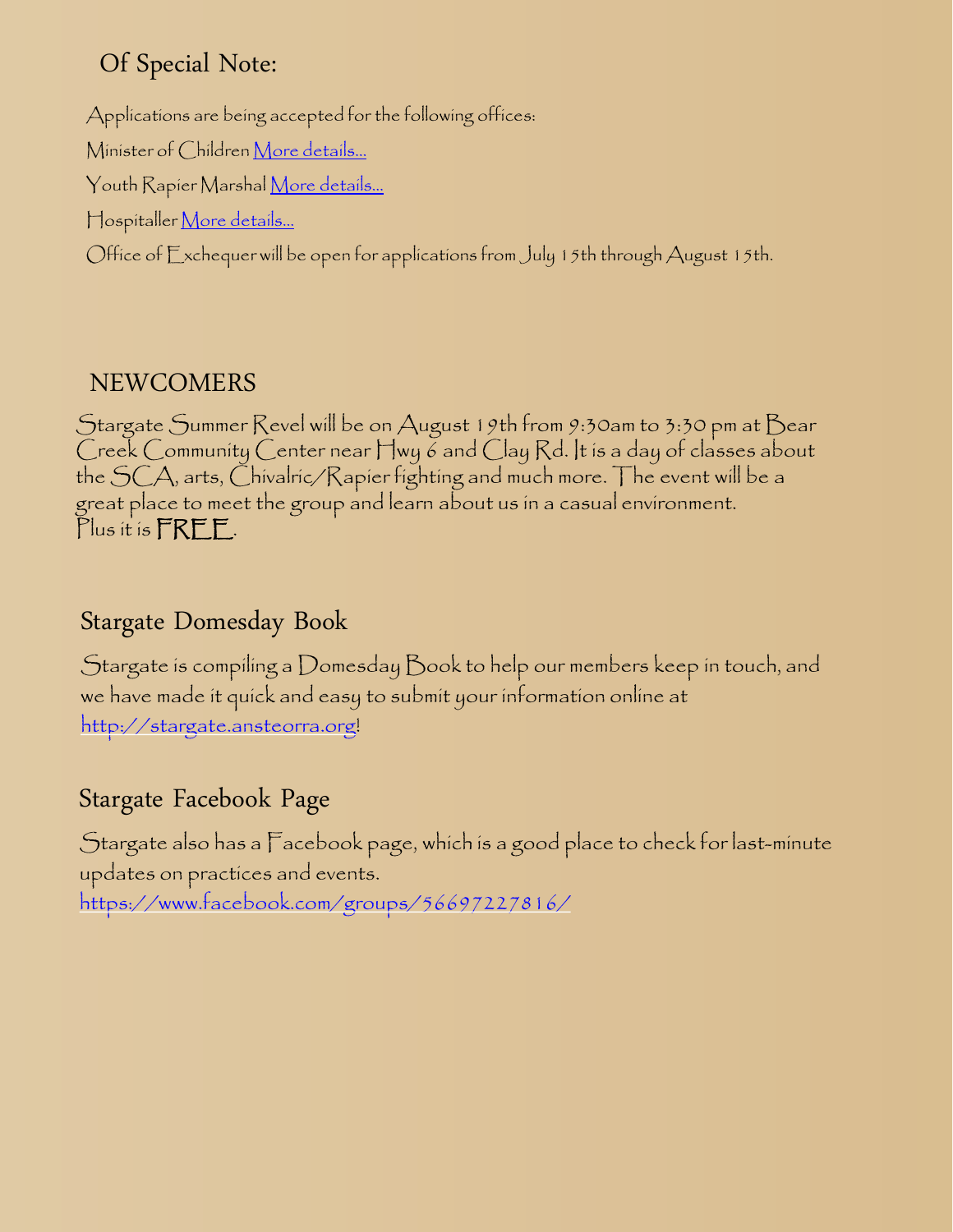# Make a Contribution to the Two Towers!

- $\blacklozenge$  The Two Towers is the reference for members of the Barony, but it also serves as a bit of Baronial history. The Chronicler would love to see one
- + Photographs If you have taken some pand all contribute in some way to the publication. Please send your contributions to the ActingStargate Chronicler, Baroness Elisena de Bayonne, at [chronicler@stargate.ansteorra.org](mailto:chronicler@stargate.ansteorra.org).

Here are some of the ways in which you can be a part of the Baronial Newsletter:

- + Event Stories Let everyone hear your recollection of a great time or special occurrence at a Stargate event by putting it in our newsletter! hotos at Stargate events and would like to get them published, please send them along with the appropriate Publication Permission Form for yourself and any identifiable individuals in the photos.
- Word Fame Has someone you know done something worthy of bragging about? Publish it!
- Articles Care to share your expertise, or enlighten others on a subject you feel passionate about? Send your article along for publication along with the appropriate Publication Permission Form found on the Ansteorra website!
- Art Send your finest artwork along with the appropriate Publication Permission Form found on the Ansteorra website. Or let us know if you would like to illustrate articles!

#### Who are we?

The Barony of Stargate is a local chapter of the Society for Creative Anachronism (SCA), within the Coastal regional subdivision of the Kingdom of Ansteorra. The SCA is a non-profit, educational organization dedicated to learning more about the Middle Ages through reenactment. There are  $SCA$ chapters worldwide and they hold regular feasts, tournaments, balls and battles.

Ansteorra includes all of Oklahoma and most of Texas (except El Paso). Stargate includes most of greater Houston. Wherever you are, we're a friendly group of people, so why not visit us all?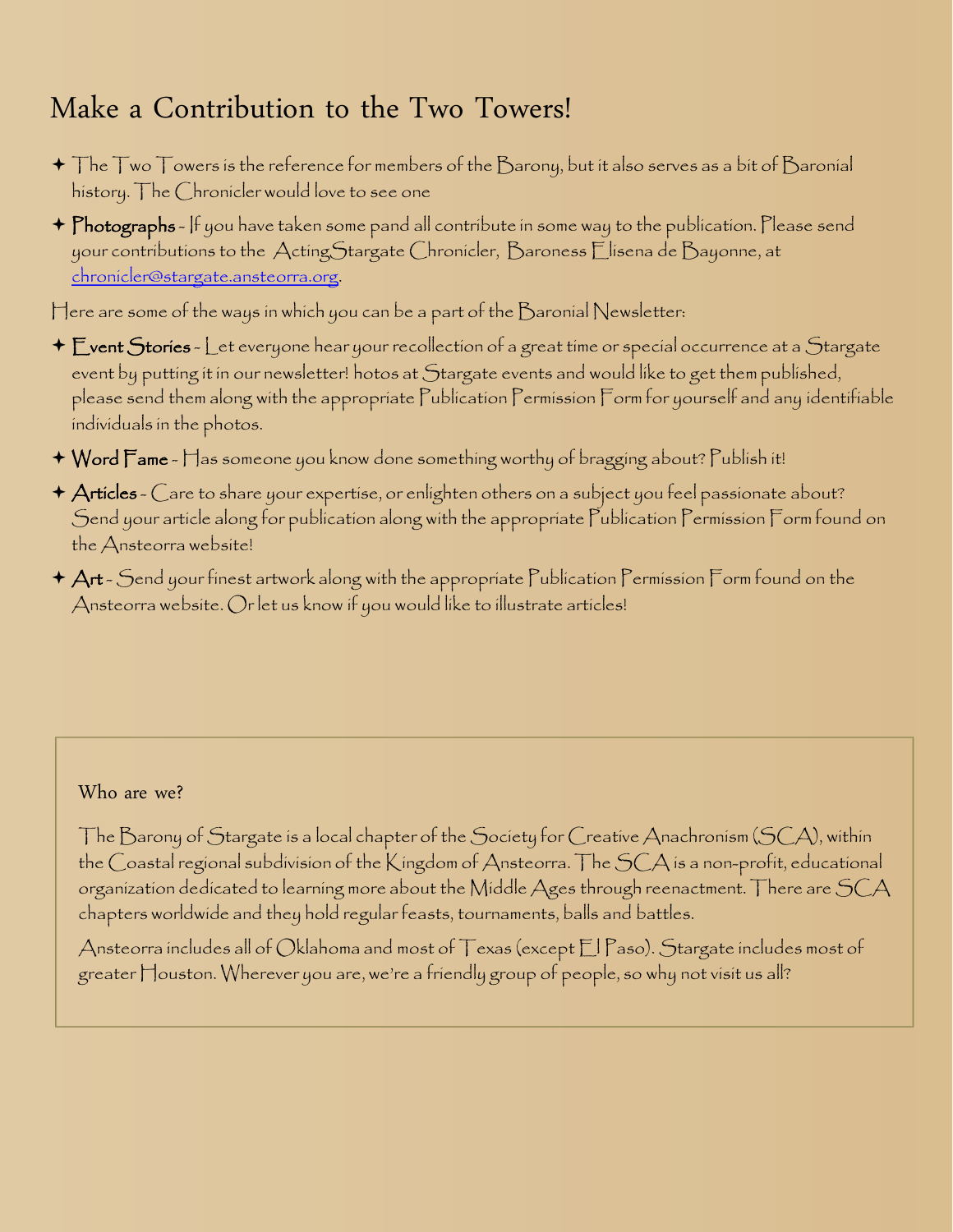### Stargate Officers (Please no calls after 10 pm)

#### Baron & Baroness

His Excellency Master Robert Michael MacPharland David Whitford

Her Excellency Baroness Cristyana Lambrecht Christy Lambright [bandb@stargate.ansteorra.org](mailto:bandb@stargate.ansteorra.org)

#### Principal Officers:

**Seneschal** HL Sarra Asshton of York Sara Mast  $(713)$  283-2910 seneschal@stargate.ansteorra.org

**Exchequer** Lord Andreius Vil'nia Drew Manning [exchequer@stargate.ansteorra.org](mailto:exchequer@stargate.ansteorra.org?subject=Question%20for%20Stargate%20Exchequer)

Chronicler HE Elisena de Bayonne Sue Jurgens [chronicler@stargate.ansteorra.org](mailto:chronicler@stargate.ansteorra.org)

Knight Marshal Master Alden Drake

Paul Haines

[marshal@stargate.ansteorra.org](mailto:marshal@stargate.ansteorra.org)

Minister of Arts & Sciences Ly Ceara inghean mhic an Ghabhann

Robyn Shelton [moas@stargate.ansteorra.org](mailto:moas@stargate.ansteorra.org)

Herald (Sentinel Pursuivant) Lady Caitilin inghean Ronain ui Chellaigh Katherine C. Watson (713) 828-4014 [herald@stargate.ansteorra.org](mailto:herald@stargate.ansteorra.org)

Hospitaler HL Ciarnat of Firethorn Kim Law [ciarnat@consolidated.net](mailto:ciarnat@consolidated.net)

#### Other Officers:

Rapier Marshal Position vacant

Youth Rapier Marshal Open - accepting applications Contact the Seneschal

Equestrian Marshal Position vacant

Minister of Children Open - accepting applications Contact the Seneschal

Castellan HL Brenna MacDonald Jennifer Dudley [jen@clancircle.com](mailto:jen@clancircle.com)

Historian Lady Caitilin inghean Ronain ui Chellaigh Katherine C. Watson (713) 828-4014 [katherin.watson@att.net](mailto:katherin.watson@att.net?subject=For%20the%20Stargate%20Historian)

Scribe Mistress Hillary Greenslade Marsha Greene (281) 855-9447 [Hillaryrg@yahoo.com](mailto:Hillaryrg@yahoo.com)

**Webminister** HL Brenna MacDonald Jennifer Dudley (832) 449-6228 [webminister@stargate.ansteorra.org](mailto:webminister@stargate.ansteorra.org)